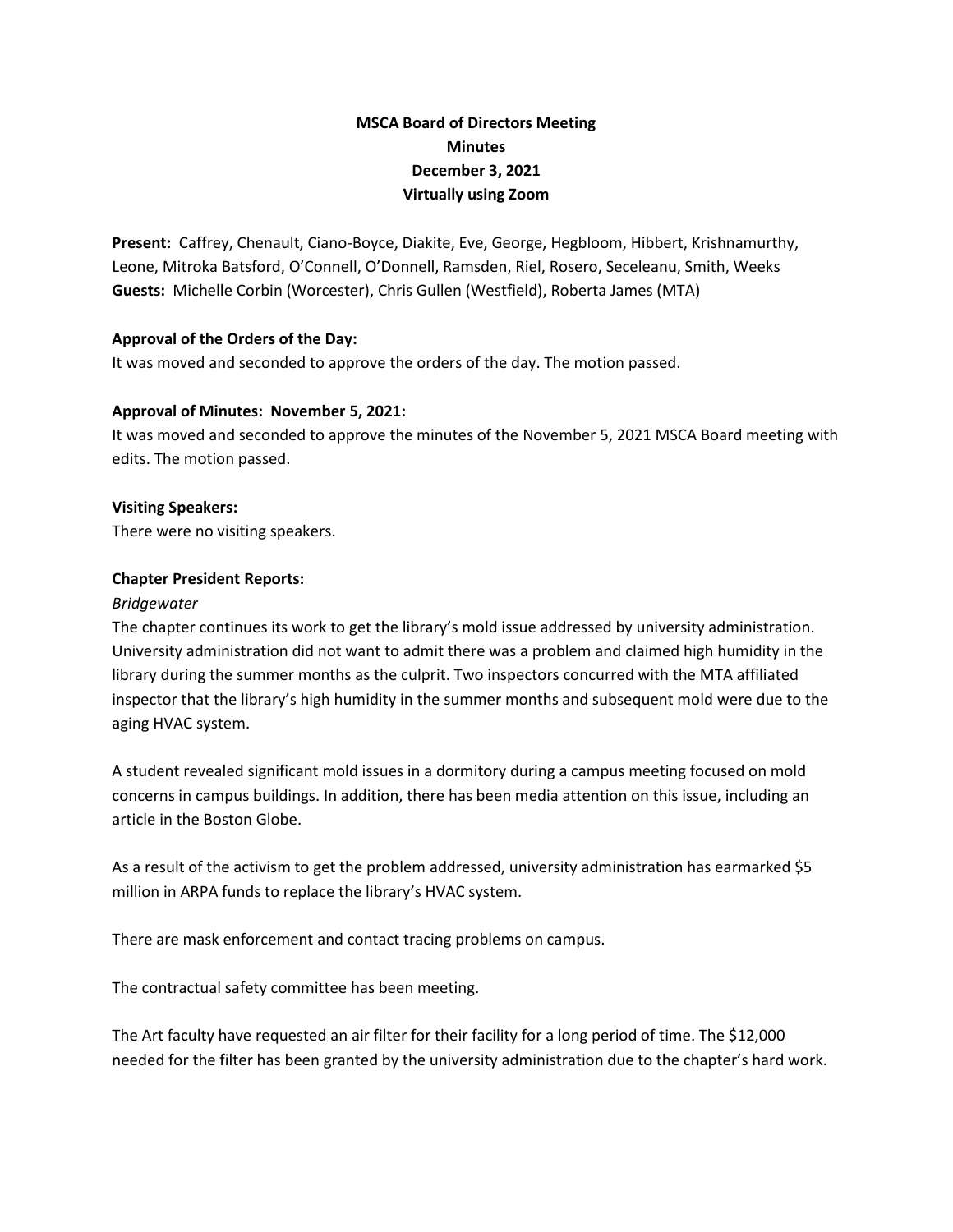Conversations were had about potential changes to the \$600 in additional funds that full-time faculty receive for each DGCE course taught. This payment was initiated by president, Dana Molher-Faria in roughly 2005.

# *Fitchburg*

A resolution written at a chapter meeting was presented to the university president and Board of Trustees. The resolution focused on enrollment decreases, finances and the lack of a plan to address these problems. During the meeting Board members asked the auditor if there was a financial issue at the university. After a quick denial, there was no further discussion at the meeting.

There is concern that the university is drawing on the university reserves each year. A meeting with the comptroller, CFO and other administrators was held and provided the chapter with additional information about the financial status of the university.

There continue to be concerns about the Conlon Building and its ventilation. University administration claims the issues have been taken care of. The chapter would like verification that the issue has indeed been resolved.

Students are not wearing masks correctly.

There were concerns that C4 forms were sent out in digital modality, in violation of the contract.

### *Framingham*

Both the university president and provost will be leaving in June. Searches for their replacements are underway.

The university had a \$5 million surplus; \$4 million was put into savings and \$1 million to addresses student recruitment. No money will be put into retention. The administration has surmised that students are leaving due to problems adapting to college. There are concerns about admission and enrollment management.

Department chairs have been told by non-academic administrators that they must work over the winter break.

The university administration is questioning whether the university should be a Hispanic-serving institution due cost associated with that designation.

### *MassArt*

The chapter president will be on sabbatical next semester. Jennie-Rebecca Falcetta will be serving as acting chapter president during the Spring 2022 semester.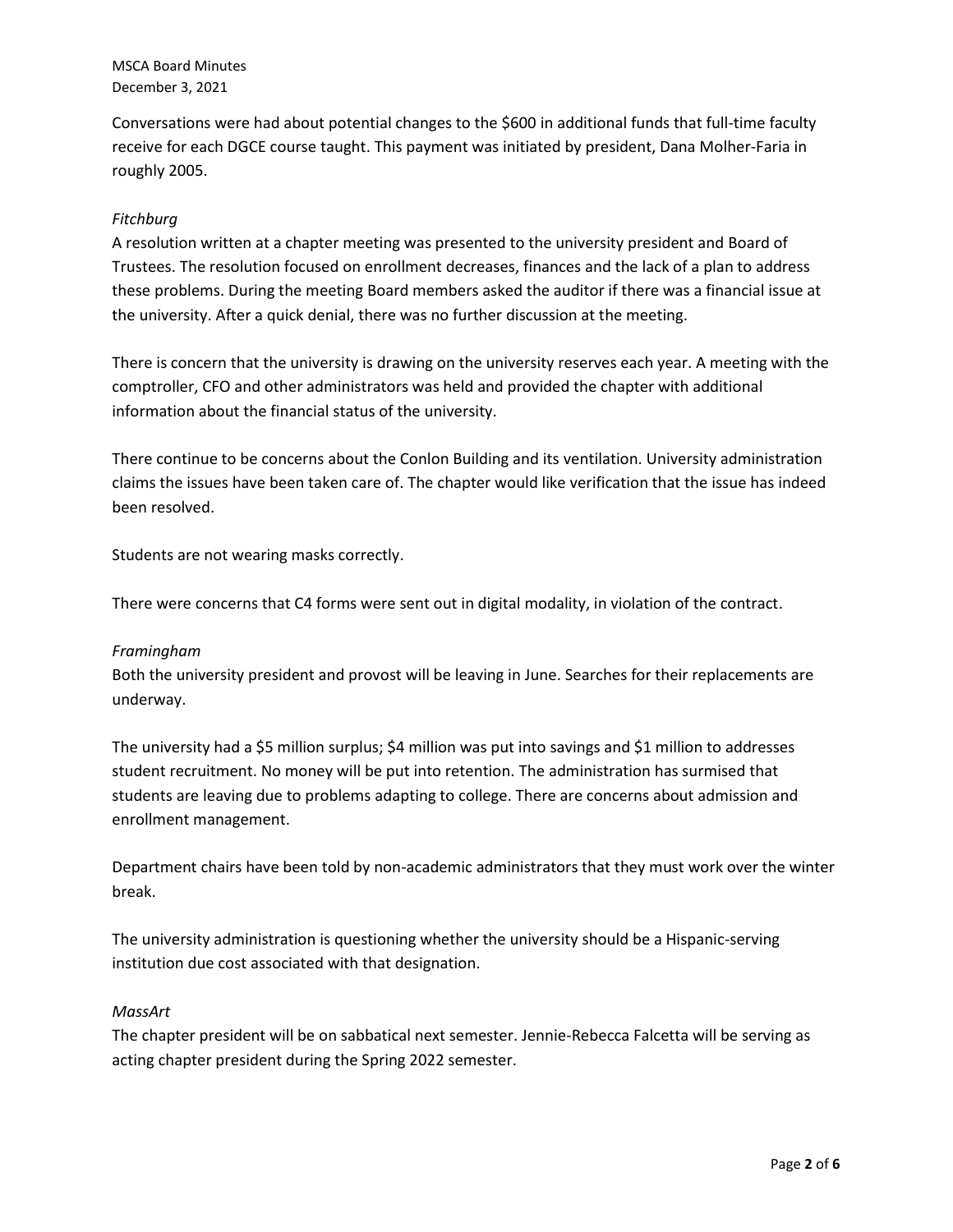# *MCLA*

There are mold problems in Mark Hopkins Hall. Work to replace the roof will begin next week. Faculty were moved out of the building in October.

Students are testing positive for COVID-19.

The enrollment crisis continues. There is no clear plan.

## *MMA*

The campus is preparing for the cruise. Faculty will not be working on holidays on the ship.

## *Salem*

There continue to be problems with the university president.

A student posted a video on TikTok about a lack of campus accessibility.

There have been problems with the timing of sabbaticals and deferrals.

### *Westfield*

The new university president is becoming familiar with the CBA and campus environment.

The number of COVID-positive cases is increasing. There was a spike after Halloween.

The deficit still exists. There is a major enrollment crisis. There are concerns about the enrollment management.

The VP of student affairs has left the university.

Dining Commons has a staffing issue due to some staff refusing to get COVID-19 vaccinations. The first draft of the NECHE report has been completed.

There have been three racial incidents on campus. The new university president dealt with the issues adequately.

# *Worcester*

There is a chapter-wide grievance on sabbaticals. All sabbaticals have been deferred this year citing finance issues.

The university administration has formed a task force on financial sustainability. Based on most recent enrollment numbers, enrollment is down 4.6%. However, this enrollment is up compared to last academic year.

There have been a number of racial incidents on campus.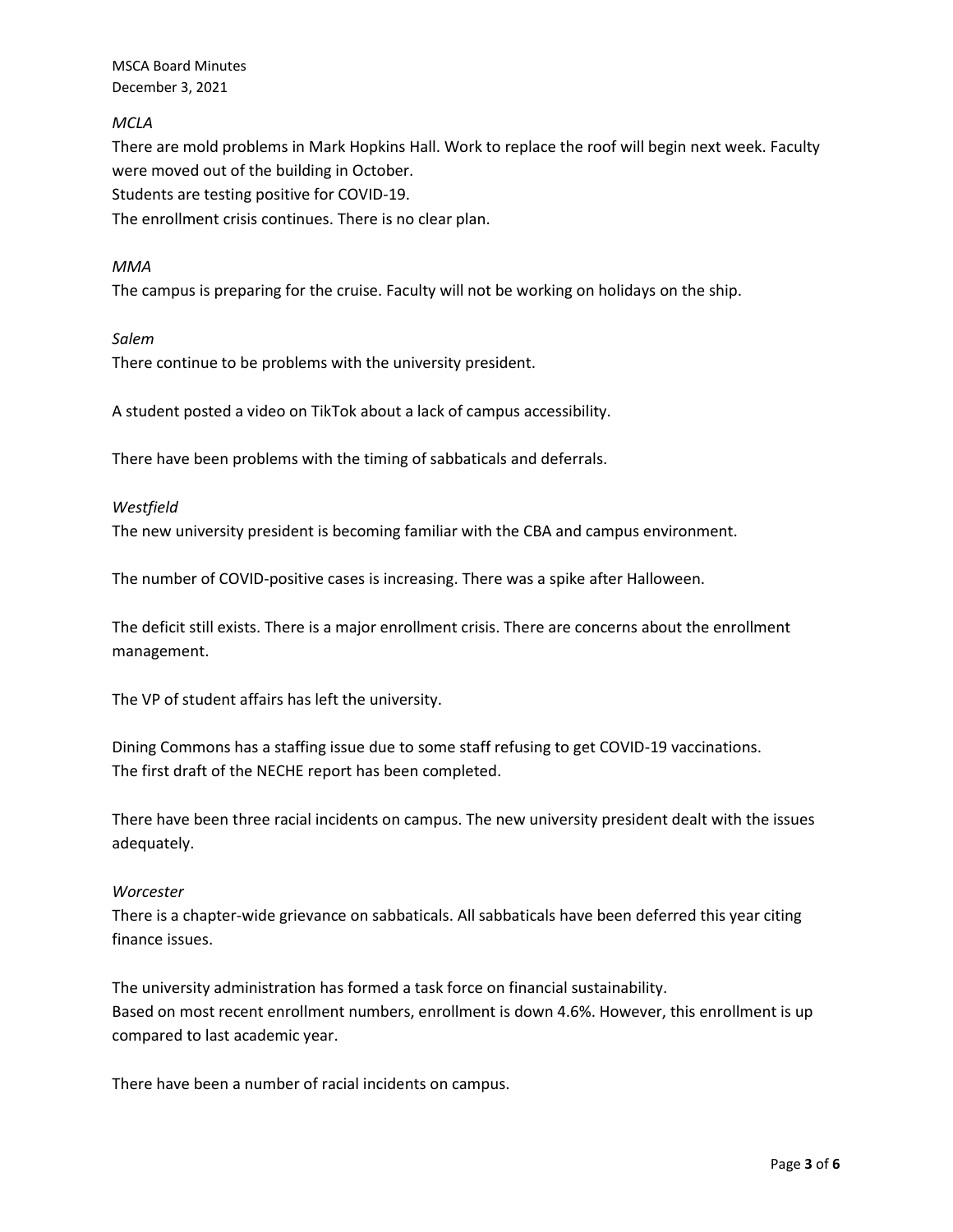## **MSCA Reports:**

## *Organizing and Unity Leader - Krishnamurthy*

Work on recruitment continues. Customized letters have been created for various faculty classifications including DGCE. There is a plan to put together materials from union members to urge union membership, such as testimonials.

An unemployment reminder for part-time and DGCE faculty will be sent out this month. Union membership numbers will be provided to Board members once Leader Krishnamurthy receives the figures from the MSCA Treasurer's Office. Recruitment is going well with part-time faculty. The drop in full-time faculty members may be the result of hiring freezes and retirements.

# *DGCE Bargaining – Seceleanu*

The contract was ratified. The contract language was updated and finalized and approved by the team and shared with management. The is hope that the retro (2.5% back to Spring 2021) will be paid in the near future.

*Elections – Mabrouk* No report.

*Grievance - Donohue* No report.

*Legislation – Dodge* No report.

*Librarians – George* No report.

*Day Bargaining – Hegbloom* Mid-term bargaining on a new student evaluation instrument will begin this winter. The task force identified two vendors.

*Bargaining Action Leader – Gullen* No report.

# **MSCA Officer Reports:**

*President – O'Donnell Committee Nominations* It was moved and seconded to approve the following committee nomination: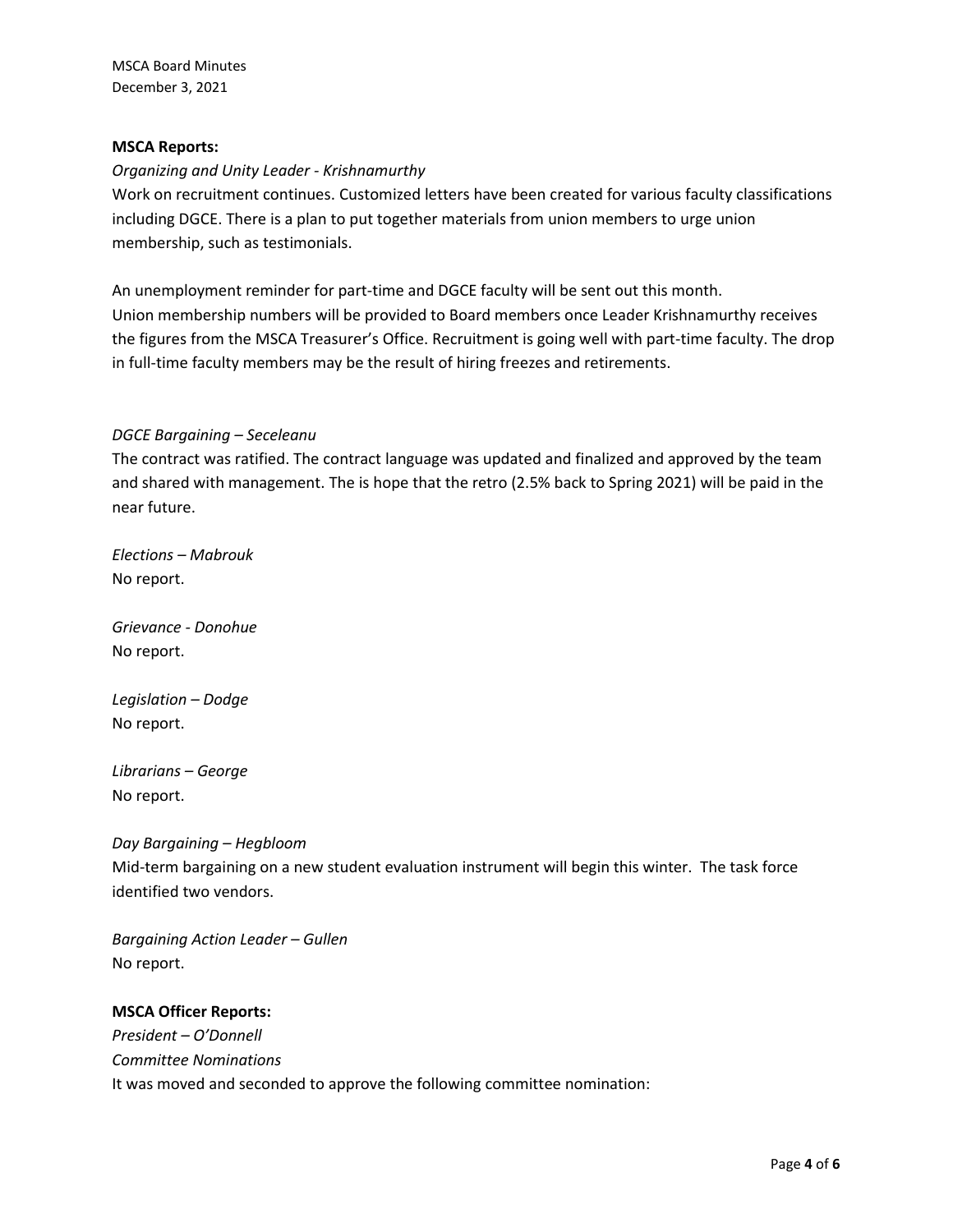Health and Safety Committee – Rala Diakite (Fitchburg) The motion passed.

The Investigative Budget Committee will be called to meet soon.

The funding request for the Day contract is still in the governor's office.

The budget season is just starting.

*Vice President – Hegbloom* Vice President Hegbloom thanked those who contacted legislators regarding ARPA. She recently completed ActUp training through the MTA and thought it was excellent.

*Treasurer* Treasurer Weeks reviewed the monthly expense report.

*Secretary* No report.

## **MTA Reports**:

*Consultants – James*  Consultant James is looking for signatures on cards in support of the Fair Share Amendment.

*Health and Welfare Trust - George* No report.

### *Board of Directors – Hegbloom*

The Board will be meeting tomorrow. It would be useful to have someone from MTA provide us with information in a meeting format on the Fair Share Amendment.

### **Old Business:**

*The Review of MSCA Employee Leave Policy* This will be discussed at the next meeting.

*Non-elected statewide MSCA positions*

Information on this will be sent out again. Please send comments to Vice President Hegbloom.

### **New Business:**

### *Day and DGCE contract issues*

A smaller group will examine how the Day and the DGCE units relate to each other. There is concern that some universities classify all online courses as DGCE courses.